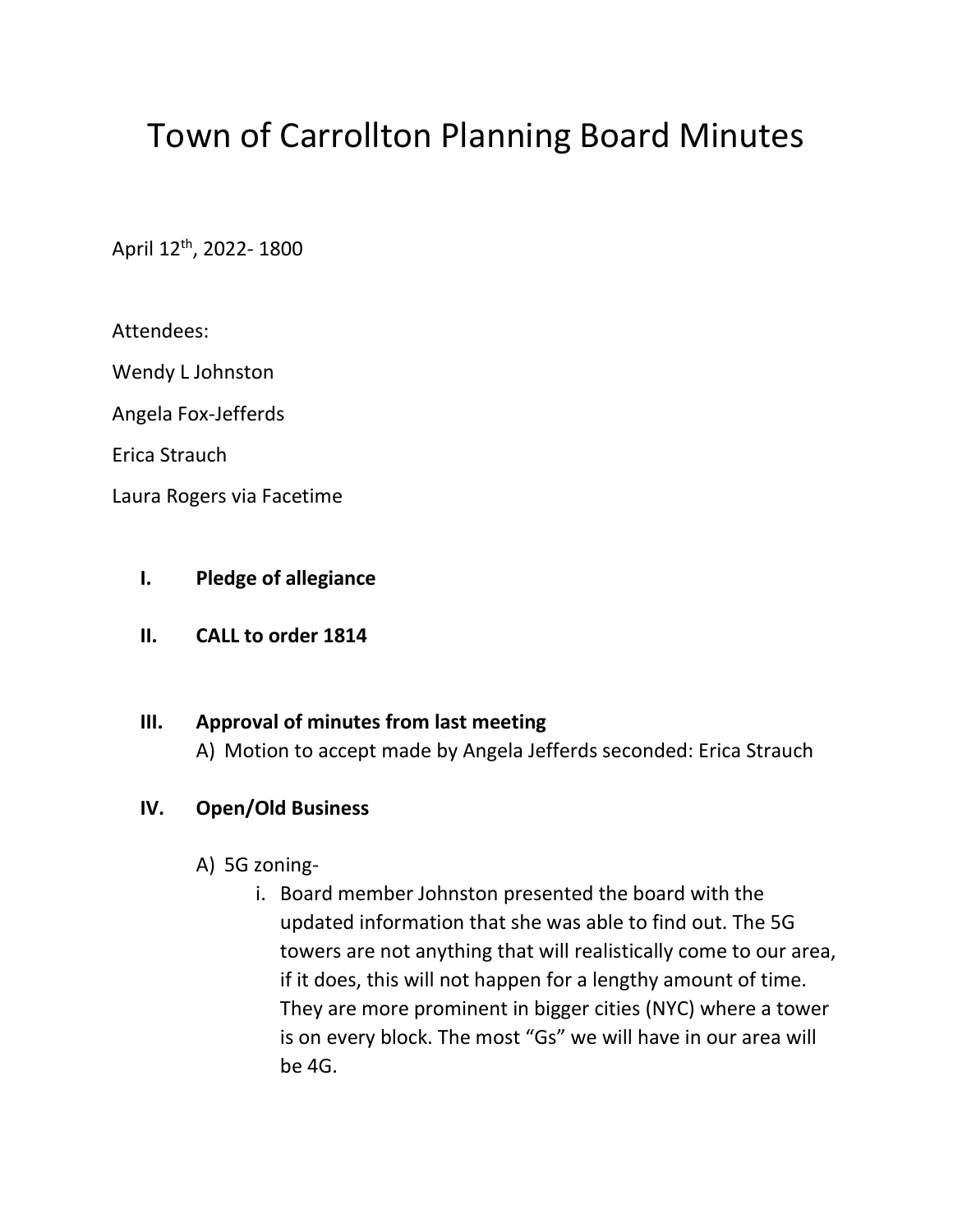- B) 4 credit hours/training required per year:
	- i. All board members know what trainings they are able to take and to submit any certifications to Julie Carlson.
- C) Veterans Banners
	- i. Board member Jefferds updated us on these- we have received 12 so far to be displayed, there is a total of 34 ordered with the belief that more will be ordered once people see them displayed.
	- ii. Board discussed brackets for the banners, cost through the company would equal out to \$2,250 plus shipping, board member Jefferds is looking into other places to get these from. If there is no better price, we will order through MTB and use the planning board "fund" to purchase these.
	- iii. Board member Jefferds has asked local clubs if they would like to donate to the banner program for anyone who may want a banner and can not afford to, or to add donations into the price of the new brackets.
- D) Car show
	- i. We previously spoke about having a second annual car show with the fire department again this year.
		- 1. Board member Strauch has opted to head up the committee to find out a weekend in July that will work best with the FD
	- ii. We will be looking for committee volunteers to help get this going along with volunteers to help the day of the event for parking and other things that may need addressed.
		- 1. Board member Jefferds will reach out to her dad and ask if his motorcycle club would like to help with any of these tasks.
	- iii. It was discussed what the car show committee could do to make this an even bigger success than last years
		- 1. Offer hot dogs/hamburgers along with a chicken BBQ (if LVFD does one)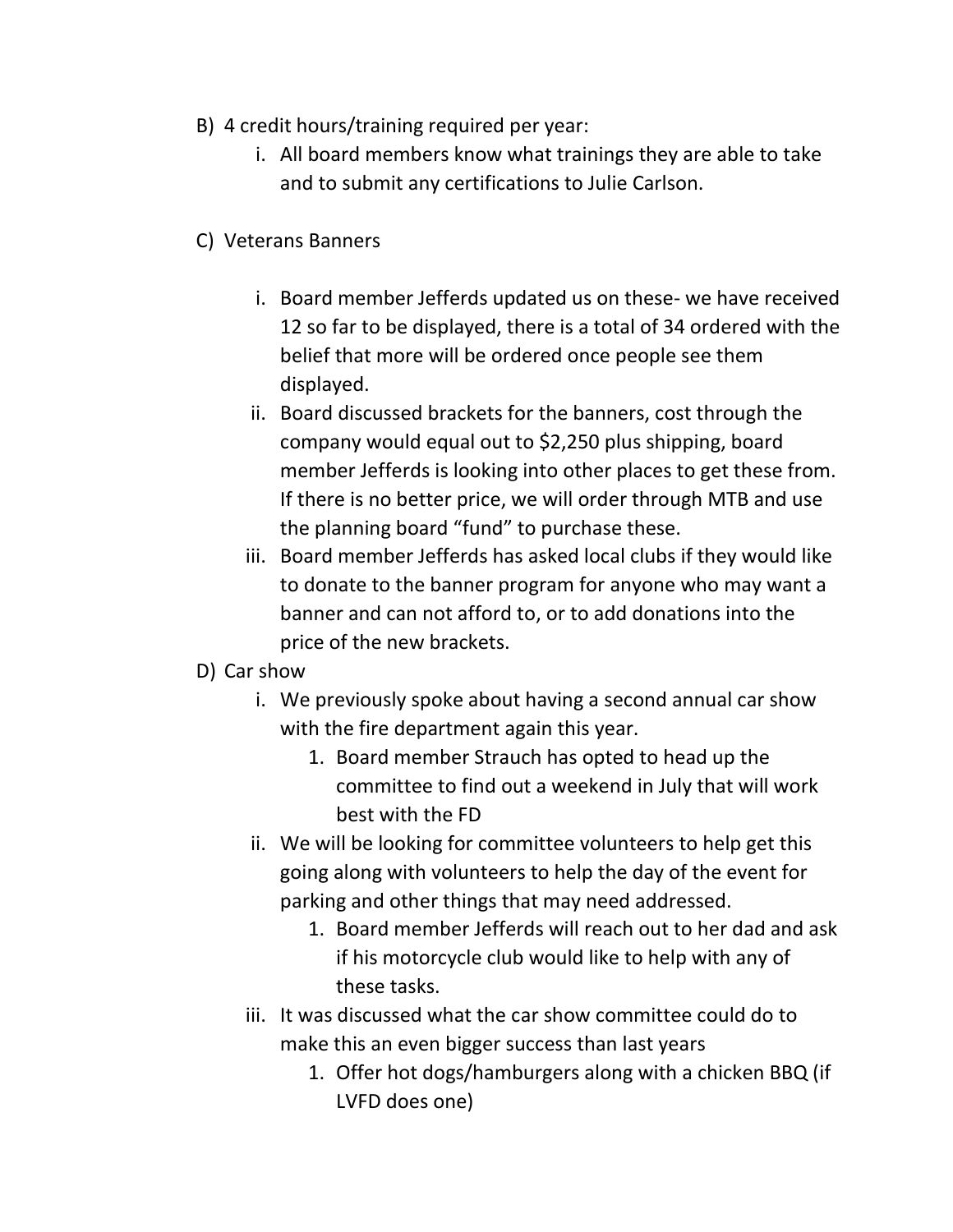- 2. Trophies for the winners of the car show contests along with taking photos of the cars and winners to use on the next years banners/flyers to attract more people.
- 3. Further discussion of this event shall remain general for PB purposes. Detailed discussions will be on Committee time.

### **V. New Business**

- A) Zoning areas of concern- property maintenance/noise ordinances
	- i. Upon some research into the documents passed to this planning board it was discovered a noise ordinance was PASSED by the town board in 2019. The main complaint to investigate and/or possibly change this was due to a reoccurring issue on the Windfall Road during the summer.
	- ii. Planning Board member Johnston noted that the noise ordinance does *mention the option to utilize a decibel soundlevel meter to be enforceable qualified law enforcement personnel or* by the Code Enforcement Officer. This would require a decibel reader which would cost around \$50-\$100.
	- *iii. Planning Board member Johnston noted that the noise ordinance ALSO mentioned that in the event a sound level meter is not available, qualified law enforcement personnel or the Code Enforcement Officer have the power to enforce the provisions of the ordinance.*
	- iv. "Quiet time" is 2300.
- B) Sexual harassment/discrimination trainings required
	- i. Member Johnston shared all the needed information to the planning board members to complete these trainings.